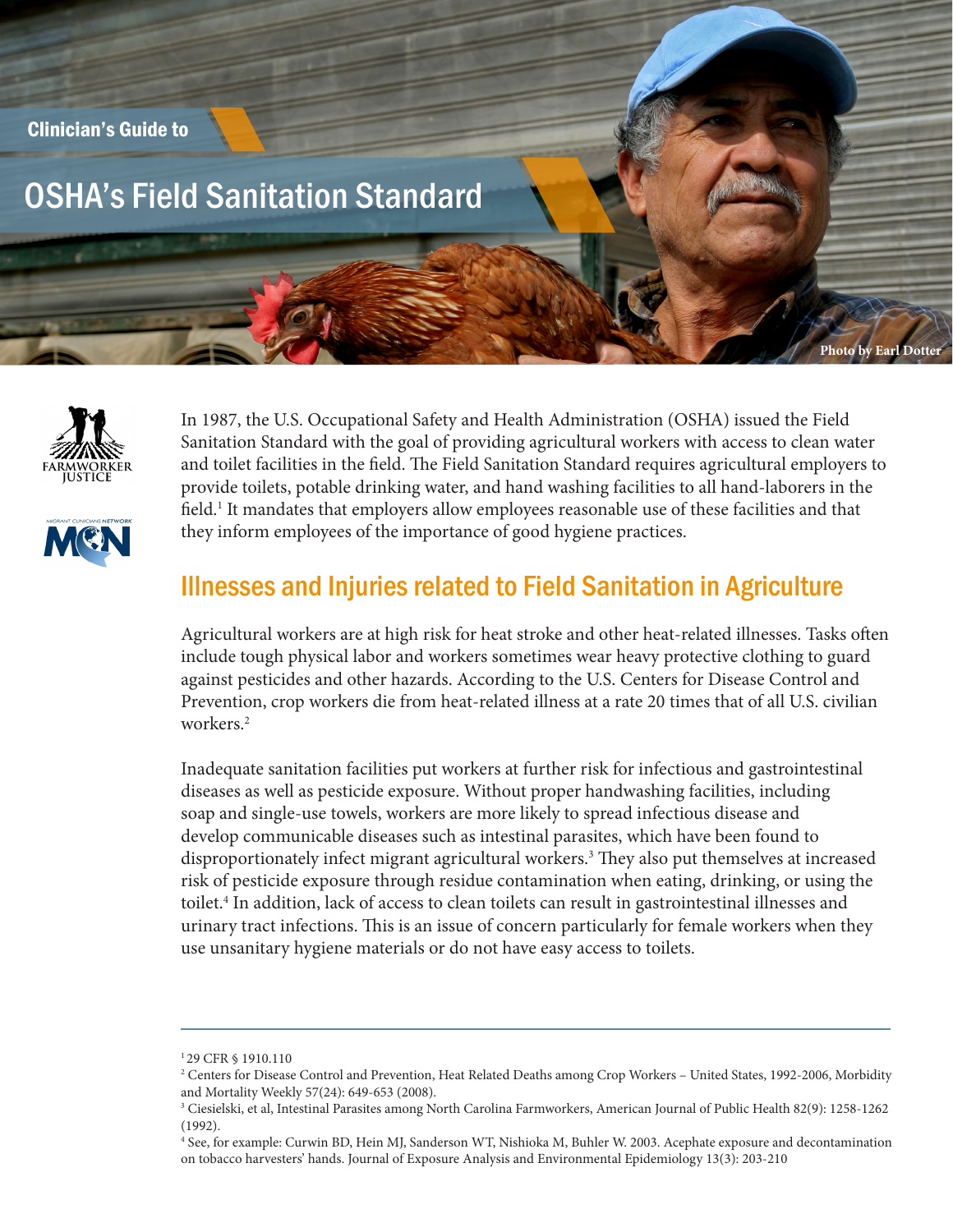Clinicians should consider these and other occupational conditions that foster water, sanitation and hygiene-related injuries and illnesses. They should remind patients about the importance of safe hygiene practices and how such practices can help to minimize pesticide exposure and prevent infectious diseases. If clinicians suspect that a violation of the Field Sanitation Standard is occurring, they should call a local legal services office, or the appropriate state or federal agency responsible for enforcing the law to report the violation.

2

# Basic Protections of the Field Sanitation Standard

The Field Sanitation Standard applies only to workplaces where employees are engaged in "hand-labor," which includes work done by hand or with hand-tools during cultivation, weeding, planting, and harvesting of vegetables, nuts, fruits, seedlings, or other crops, and the packing of produce in the field into containers. It does not apply to logging operations, livestock, or permanent structures (for example, canneries). The Field Sanitation Standard requires agricultural employers to provide the following, without cost to the employee:

- Potable drinking water
- Toilets and handwashing facilities
- Notification of location of toilets, handwashing facilities, and drinking water, and allowance of reasonable use of these facilities
- Maintenance of facilities in accordance with public health sanitation practices
- Information on the importance of good hygiene

# Potable Drinking Water

Employers must provide potable drinking water that is suitably cool and in sufficient amounts, taking into account the temperature, humidity, and nature of the work. It must be accessible to workers and dispensed in single-use cups or by fountain. Dippers, common cups, and reusable cups are not permitted.

# Toilets and Handwashing Facilities

One toilet and one hand washing facility are required for every twenty (20) workers. Toilets must be adequately ventilated and constructed to ensure privacy, with doors that can be closed and locked from inside. Hand washing facilities should include potable water, soap and singleuse towels to dry hands. Toilets and handwashing facilities must be located in close proximity to each other and within ¼ mile of each worker. If this is not possible, they must be located at the point of closest vehicle access.